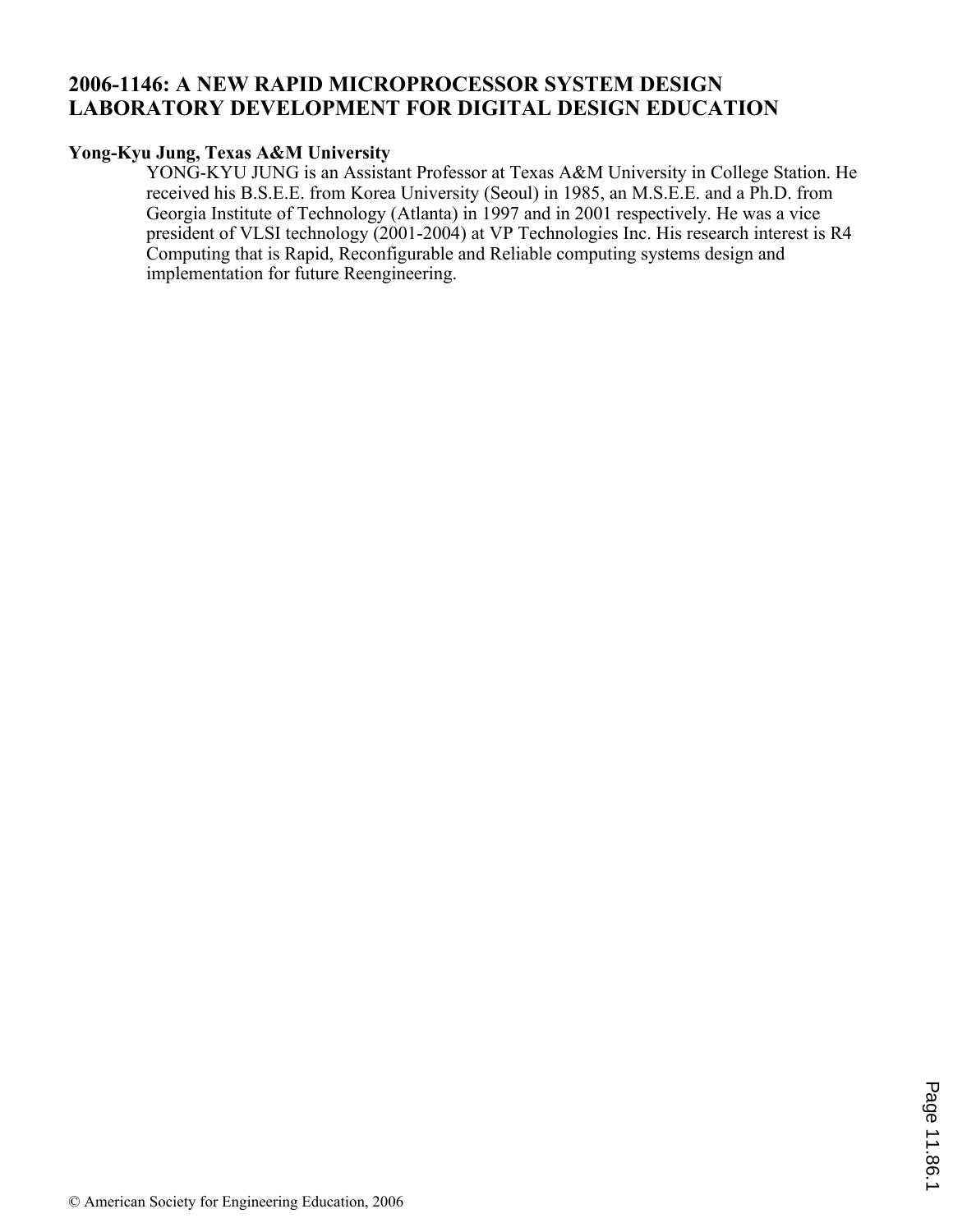# **A New Rapid Microprocessor System Design Laboratory Development for Digital Design Education**

#### *Abstract*

This paper presents a new rapid microprocessor system design laboratory to be used in the early stages of digital design education. To reduce a gap between current digital fundamentals and computer design courses, a register-transfer level (RTL) microprocessor design, which provides both functional and structural features and implementation options of the design, is taught in the new laboratory. In addition, this rapid RTL microprocessor system design laboratory offers a closer pre-industrial, real-world design experience, because an RTL design is considered as one of the preferable forms of the silicon chip design.

#### *Introduction*

Because technology has evolved drastically, introducing design practices that are similar to realworld projects into the classroom is one of the crucial issues facing engineering education societies. Before discussing detailed activities, an examination of the "pros and cons" of current digital design practices in the classroom [1] is worthwhile. In industry, delivering the most marketable and typically large-scale, high-quality products in the shortest amount of time is critical. Engineering education, on the other hand, usually deals with more general subjects that may not often, if ever, be used during the post-academic engineering career, as well as with practices involving small design regardless of quality. In particular, students take a series of digital design courses – such as Digital Fundamentals, Logic Circuits and Computer Architectures – to learn microprocessor system design. Few intensive courses can compensate for the drawbacks of many courses taught in the current curricula. These intensive courses are typically coupled with laboratory exercises that include hardware design language (HDL)-based implementations. Because laboratory work is one of the most effective learning tools for novice students, providing intuitive, easy-to-use and expendable instruments is another important factor in the eventual delivery of better outcomes.

Since programmable devices and associated tool sets have been introduced in academia, digital system designs using field-programmable gate arrays (FPGAs) have often been added to existing curricula to enhance the practical learning process [2]. For instance, FPGA-based platforms along with configurable processor cores have been successfully used for various large classroom projects [3]. We are continuously encouraged to reduce the time spent teaching topics related to digital system design. We also have to adapt a rapid digital system design process for smoother migration toward the next level of courses. A customized processor platform and design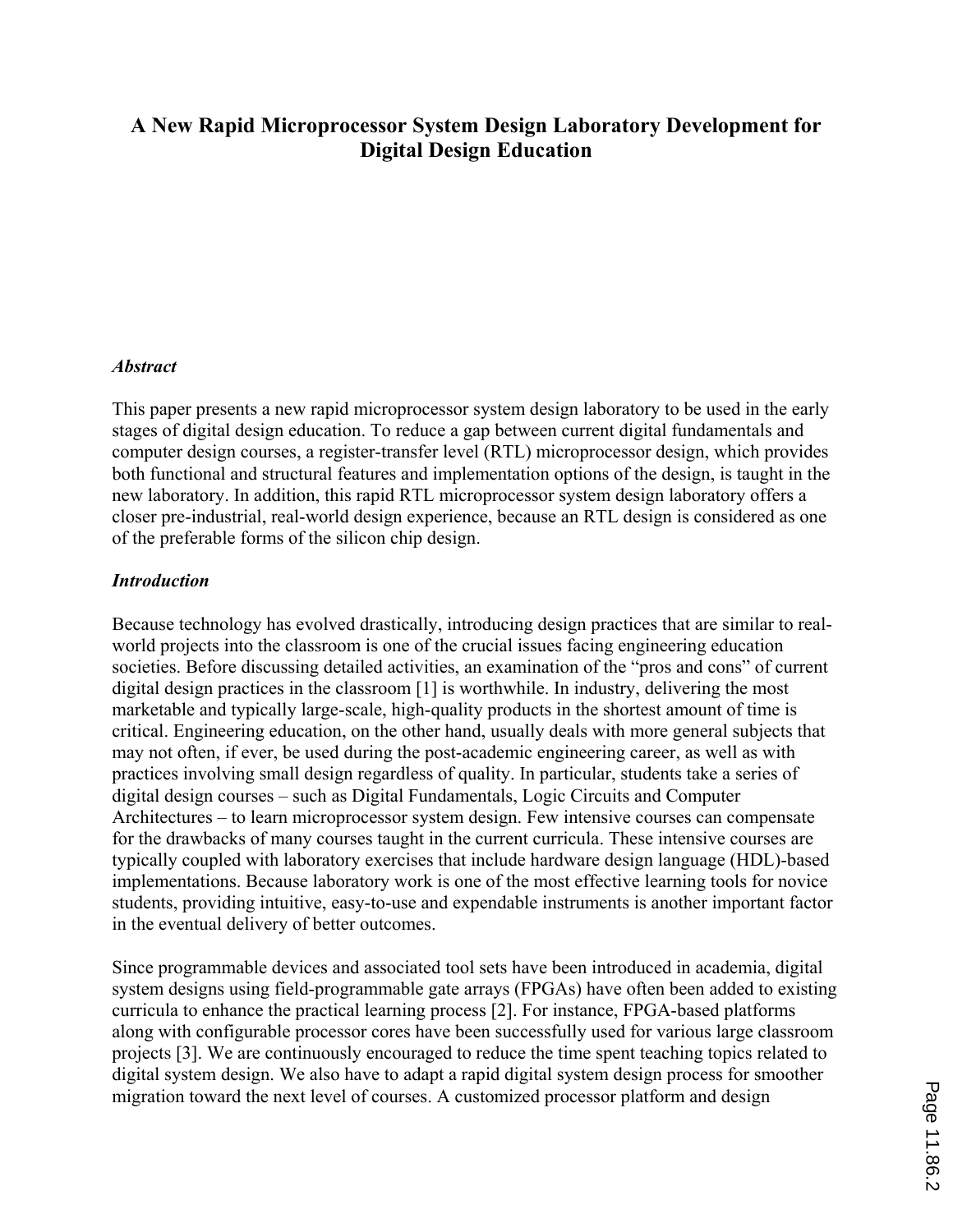environment for classroom instruction was used to achieve more efficient teaching and smoother migration [4]. In addition, this RTL processor platform implemented in HDLs accelerated the design process in classroom projects.

#### *Objectives of the New Rapid Microprocessor System Design Laboratory*

The main laboratory objective is to increase individual design opportunities and hands-on experiences for each student, so that they are motivated and prepared for team projects. Consequently, team performance is improved. The other objectives are to 1) actively engage more students in more complex designs than typical, less complicated design projects done on a smaller scale; 2) efficiently complete system-level design within a limited time period; and 3) swiftly achieve greater levels of achievement in digital system design.

### *Development of the New Rapid Digital System Design Laboratory*

Since relatively large system-level design requires careful guidance if inexperienced students are to confidently complete assigned tasks, a new integration-oriented RTL design methodology including various VHDL design examples was developed to expedite learning and implementation of processor system design using Verilog HDL. As a result, students not only learn processor design and both HDLs concurrently through their implementation, they also obtain knowledge on rapid design procedures including design reuse techniques such as designfor-reuse (DfR) and design-with-reuse (DwR) [9].

#### *New integration-oriented RTL design methodology*

In order to teach rapid processor design within a single semester, selective contemporary computer architectures were taught prior to instruction in design instruction set architecture (ISA) and followed by behavioral implementation in the classroom. In the end, the individual student can develop an RTL processor system by using FPGAs in conjunction with verification tools under the new integration-oriented design methodology. In the new methodology, "rapid design completion" is one of the key aspects. The others – "continuous design improvement" and "various design diversity" – are considered necessary to leverage this course continuously, as well as to allow seamless migration to higher level courses.

#### *Rapid Design Completion*

HDL-based design and reuse constitute one feasible approach to achieve rapid digital system design in RTL. Since every design must be verified, students perform both simulation and emulation. The combined use of electronics design automation (EDA) tools for simulation and the flexible emulation tool can be preferred for FPGA-based laboratory projects. RTL design inherently obliges hierarchical, structural design; thus, how to integrate the components used in the large design becomes much more complicated than issues involving design encountered in small scale practices usually found in the early stages of laboratory work. Because there is insufficient time to practice such complex design integration by the traditional trial-and-error method, a pseudo pipeline is built to initiate large-scale integration. This pseudo pipeline is turned into a target RTL processor in the final stages of the project.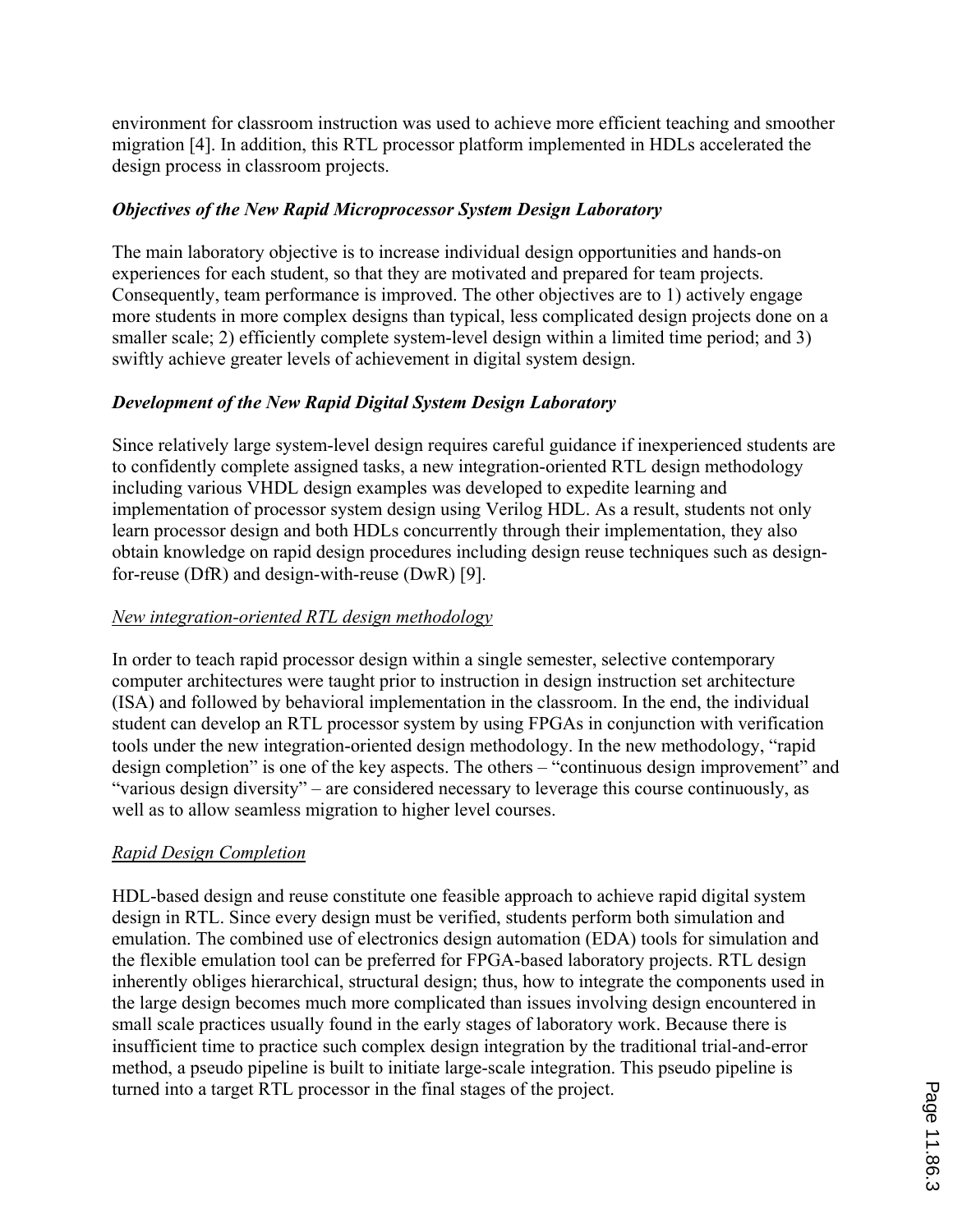#### *Integration of a Pseudo Pipeline*

Since pipelined structures became essential in contemporary microprocessors, implementation and verification techniques of pipelined designs have been continually introduced to both academia and industry. Unlike other approaches [5, 6, 7], a pseudo pipeline is constructed by interconnecting the almost identical pipeline stages. Each pipeline stage follows the common interfacing rules illustrated in figure 1 for simplifying the entire pipeline integration procedure. For example, the  $n<sup>th</sup>$  stage,  $S_n$ , synchronizes its operation at both the rising and falling edges of its system clock. At the rising edge of the clock, the stage  $S_n$  communicates with the previous stage,  $S_{n-1}$ ; reads valid input and stores it into a temporary storage, " $S_n$  Stg\_bf"; and then the  $S_n$ stage acknowledges its successful reception to the  $S_{n-1}$  by transmitting a signal, " $S_n$  Valid". After acknowledged, the  $S_{n-1}$  stage withdraws its control signal, " $S_{n-1}$  CMD". This synchronized interface is repeated at the falling edge of the clock, but performed internally for executing the desired operations of the same stage.



Figure 1: Intuitive, Expendable Integration for the Construction of a Pseudo Pipeline

In order to complete an entire processor system, a function for each stage in the pseudo pipeline is implemented and integrated one at a time. A sample laboratory assignment in [10] explains details of implementation and verification works of a stage in the pipeline. In this lab assignment, students are asked to implement an instruction decoder, which is the second stage of their pseudo pipelines.

### *Continuous Design Improvement and Design Diversity*

In order to continuously enhance a digital design course, the HDL codes that students developed were reviewed with the existing codes written in different HDL for the next implementation. A hierarchical, modular HDL design library containing the HDL codes will impact effective dissemination, especially for accurate usage. The library structure also permits systematically adding advanced design for the future rapid design. Because students do not always possess equal design capability, various design tasks can motivate them to higher achievement. Simplified and abridged system integration continues to populate different types of processor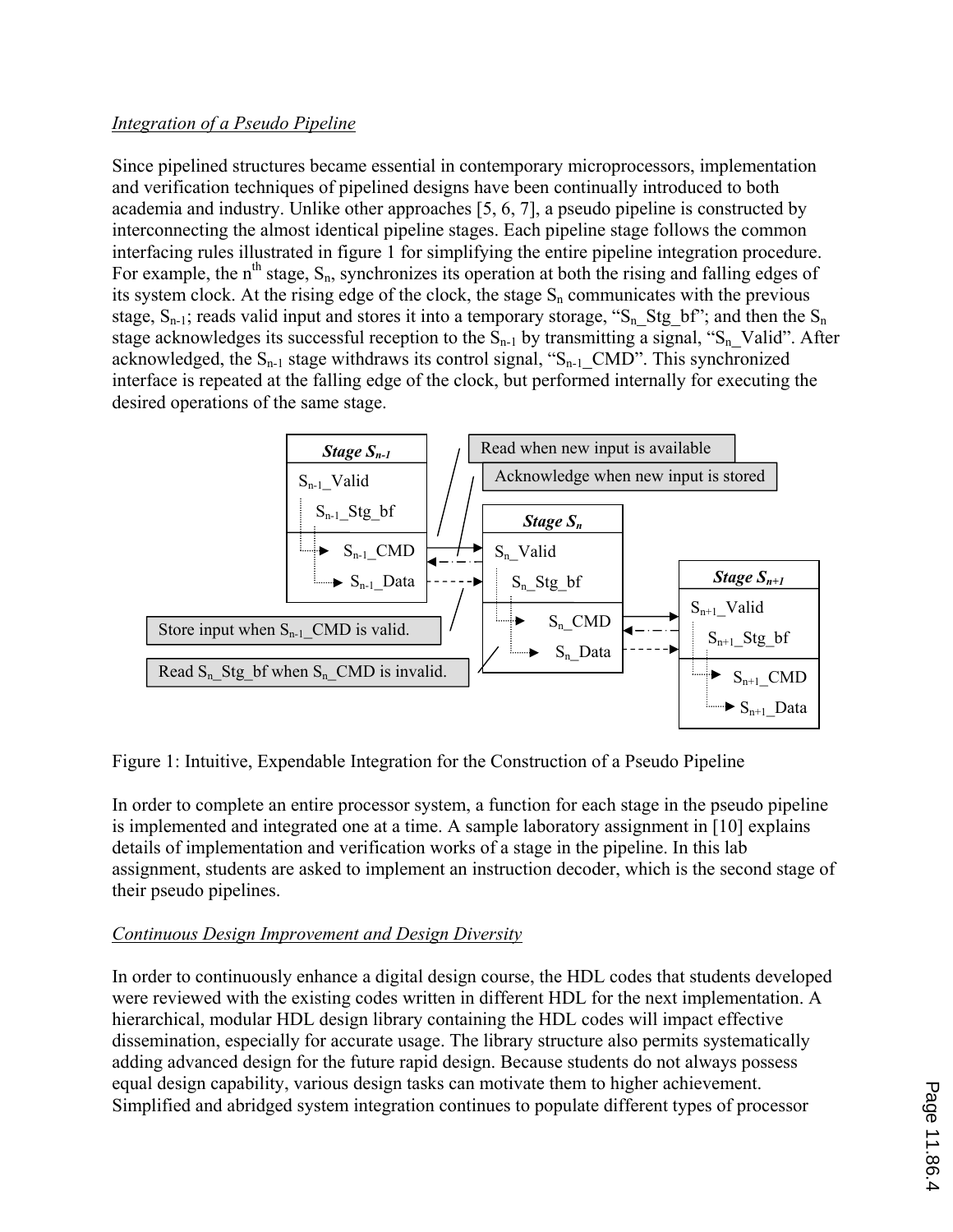design tasks for different levels of students. Therefore, the methodology facilitates advancement to the next level of digital system design courses. As a result, students can acquire knowledge and enrich their design experience while designing different architectures in the higher level courses.

### *Development of the Flexible Emulation tool for the Laboratory Practice*

In order to take the laboratory practice beyond simulation to actual hardware implementation, FPGA-based debugging tools are necessary [8]. As illustrated in figure 2, the RTL emulation tool was developed for the new laboratory exercises, so that students can explore contemporary design environments including vendors and in-house simulation and emulation tools. Eventually, they will be able to verify their processor systems quickly and precisely. An RTL processor system is configured in an FPGA (a). Both instruction/data buses and control signals in FPGA are interfaced to the emulation engine (b) through the noise rejecting, shielded I/O connection boxes (c).



Figure 2: A Flexible RTL Emulation Setup

RTL simulations – functional and timing – kick off RTL verification in the new laboratory. Further RTL emulation is recommended, depending on the complexity and scale of the design. At the beginning of the system-level emulation, a group of tests can be executed either manually or automatically. These tests represent the same or similar types of operations or instructions for screening errors. Finally, after screening and debugging trivial errors, a full-scale extensive verification using entire benchmarks is undertaken. The emulator runs an enormous number of instructions on the real-time environment, and traces the instructions tested, which is a daunting task. In addition, it significantly improves evaluation procedures in terms of the accuracy and the amount of time and effort required to judge each student's laboratory works.

# *Organization of the New Laboratory for Rapid Microprocessor System Design*

The new laboratory organization assists students with large and complicated system-level design, especially for its integration and verification. It also supports an efficient procedure to assess and evaluate both individual and team designs. The new laboratory consists of three sections: 1) digital logic component design; 2) pseudo pipeline design; and 3) RTL processor system design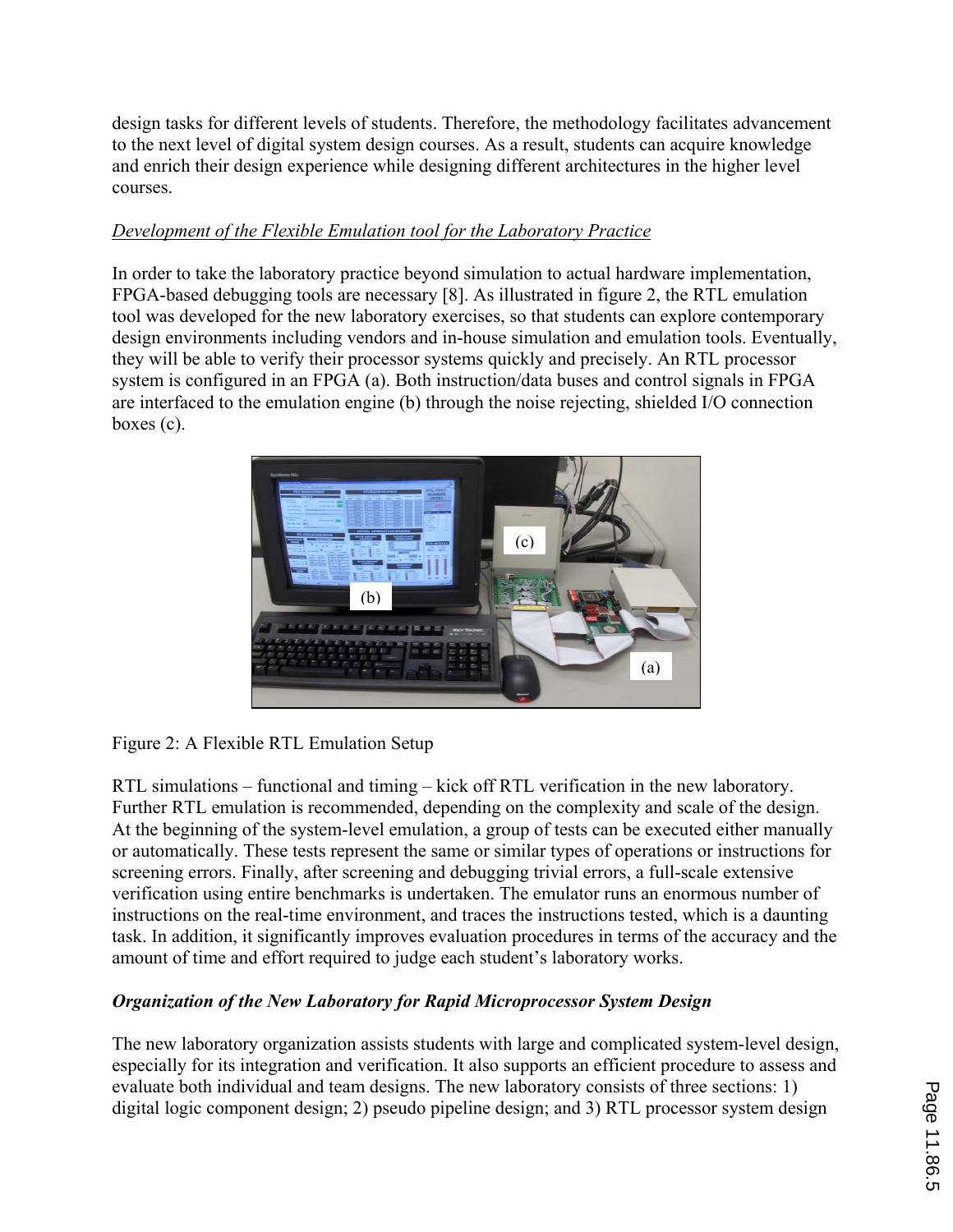and verification. Table 1 summarizes the subjects and the detailed contents taught in each section. Many different design input formats have been prepared for various real-world implementations in the laboratory.

So that maintenance of laboratory works closely followed the lecture, most of the subjects taught in the classroom were used as individual projects. Most of students successfully demonstrated their design and implementation of a soft processor core within the time given. They verified their six-stage pipelined RISC cores by both functional and timing simulations. Extended emulation was recommended for the term group project. In the team project, a parallel execution unit consisting of the following units was developed: a functional, a branch processing, and a memory-access. Therefore, students had collaboration opportunities and opportunities to use their works as cross references; thus, every student in the team was actively involved the team activities.

| <b>Laboratory Subjects</b>                                                                                                                                       | <b>Contents</b>                                          |
|------------------------------------------------------------------------------------------------------------------------------------------------------------------|----------------------------------------------------------|
| <b>HDL</b> (Verilog) and FPGA/Tools                                                                                                                              | FPGA; RTL Synthesis; and Simulation/Emulation            |
|                                                                                                                                                                  | Verilog HDL and 16-bit Barrel Shifter                    |
| <b>Microprocessor Design I</b><br>(Digital Logic Components Design in RTL)                                                                                       | 4-bit CLA Adder and CLA Unit                             |
|                                                                                                                                                                  | 16-bit CLA Adder/Subtractor and ALU                      |
|                                                                                                                                                                  | Dual-port register and Memory system                     |
| <b>Microprocessor Design II</b><br>(RTL 6-stage Pipeline using a Pseudo<br>Pipeline:<br>Fetch; Decode; Dispatch; Issue;<br>Execution-FU/BPU/MAU; and Write-back) | Pseudo Pipeline (6-stage) and Instruction Fetch          |
|                                                                                                                                                                  | Instruction Decoder                                      |
|                                                                                                                                                                  | Register Access (Dispatch/Write-back) and Issue          |
|                                                                                                                                                                  | Instruction Execution (ALU, B-Shifter, Multiplier, etc.) |
| <b>Microprocessor Design III</b><br>(RTL Processor Design/Verification)                                                                                          | 6-stage RISC Pipelined Processor                         |
|                                                                                                                                                                  | Verification of the RISC Pipelined Processor System      |

Table 1: Organization of the New Laboratory: Subjects and Contents

#### *Conclusions*

The integration-oriented RTL processor design methodology was successfully used throughout the laboratory projects. In particular, individual projects such as regular laboratory practices and a term team project allowed each student to perform her/his own tasks, as well as to collaborate with other team members. RTL emulation provided an accurate, effective way for evaluating complex designs by each student. Consequently, students were not only motivated and engaged the laboratory practices more enthusiastically, but they also achieved higher expectation of their design implementation in less time.